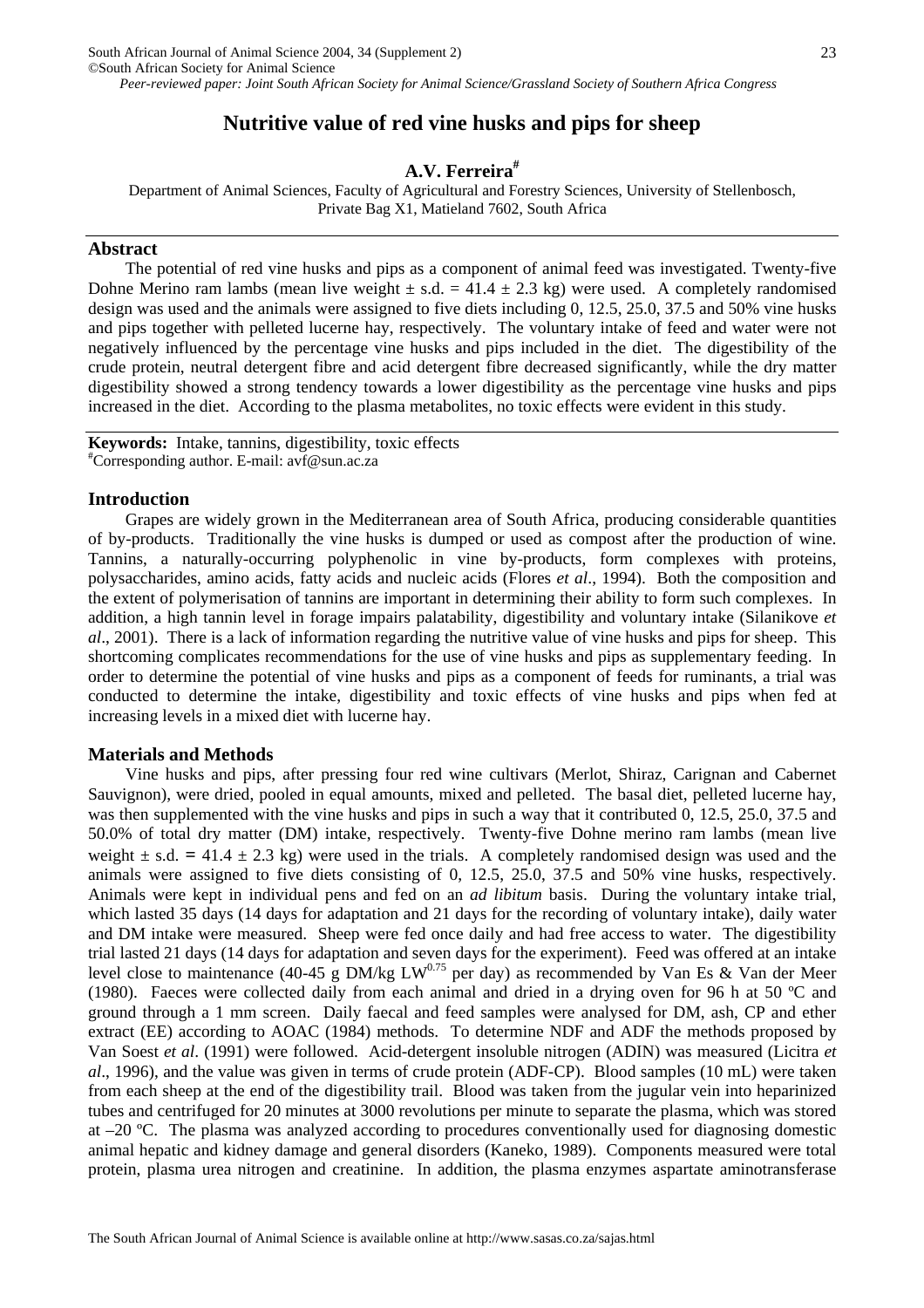(EC: 2.6.1.1) (AST) and gamma glutamyltranspeptidase (EC: 2.3.2.2) (GGT) were measured. The sorghum tannin equivalents method was used for determination of condensed tannins (Hagerman, 1995). Analyses of variance were performed on all the variables measured using the General Linear Models (GLM) procedure of SAS (1990).

### **Results and Discussion**

The chemical composition of the five diets, as well as the vine husks and pips, is shown in Table 1. The protein content decreased as the percentage vine husks and pips increased in the diet, while the CP-ADF (protein attached to cell walls, and therefore indigestible) increased. There was also a marked increase in the condensed tannin content as the percentage vine husks and pips increased in the diets. The condensed tannins bind to proteins and sometimes may reduce protein digestibility (Silanikove *et al*., 2001).

**Table 1** Physical (on an air dry basis) composition and chemical (on a dry matter basis) composition of the experimental diets

| Experimental diet                  |          | 2   | 3   | 4   | 5   | Vine husks and |  |
|------------------------------------|----------|-----|-----|-----|-----|----------------|--|
|                                    |          |     |     |     |     | pips           |  |
| Ingredients (kg/1000 kg)           |          |     |     |     |     |                |  |
| Lucerne hay                        | 1000     | 875 | 750 | 625 | 500 |                |  |
| Vine husks and pips                | $\Omega$ | 125 | 250 | 375 | 500 |                |  |
| Chemical composition (g/kg)        |          |     |     |     |     |                |  |
| Dry matter                         | 925      | 921 | 920 | 920 | 924 | 923            |  |
| Organic matter                     | 889      | 894 | 891 | 907 | 920 | 929            |  |
| Ash                                | 111      | 106 | 109 | 93  | 80  | 71             |  |
| Crude protein                      | 182      | 179 | 172 | 162 | 151 | 137            |  |
| Neutral detergent fibre            | 440      | 434 | 438 | 439 | 436 | 433            |  |
| Acid detergent fibre               | 334      | 345 | 363 | 370 | 385 | 434            |  |
| $CP$ -ADF (g/100 g $CP1$ )         | 3.2      | 4.3 | 4.8 | 5.7 | 5.5 | 9.8            |  |
| Ether extract (fat)                | 24       | 34  | 46  | 69  | 72  | 110            |  |
| Total condensed tannins, $g STE^2$ | 0.7      | 2.4 | 4.1 | 5.7 | 7.4 | 14.1           |  |

 $1^1$  CP = Crude protein ;  $2^1$  STE = Sorghum tannin equivalents

**Table 2** Average feed intake, water intake and blood metabolic profile of sheep fed the different diets

| Item                                        | Lucerne hay: Vine husks and pips |           |           |           |         |                   |      |
|---------------------------------------------|----------------------------------|-----------|-----------|-----------|---------|-------------------|------|
|                                             | 100:0                            | 87.5:12.5 | 75:25     | 62.5:37.5 | 50:50   | s.e. <sup>3</sup> | P    |
| Initial body weight, kg                     | 41.7                             | 41.4      | 41.4      | 41.5      | 40.8    | 2.25              | 0.99 |
| Final body weight, kg                       | 45.0                             | 44.6      | 43.3      | 43.8      | 41.5    | 2.40              | 0.85 |
| DM intake kg/ $\overline{W}^{0.75}$ , g/day | 110                              | 116       | 114       | 117       | 119     | 0.77              | 0.94 |
| Water intake kg/ $W^{0.75}$ , mL/day        | 456                              | 444       | 458       | 407       | 376     | 32.74             | 0.46 |
| Blood urea nitrogen, mg/100 mL              | 9.6 <sup>a</sup>                 | $7.4^{b}$ | $7.5^{b}$ | $6.4^{b}$ | $6.7^b$ | 0.73              | 0.05 |
| Total protein, mg 100/mL                    | 68.0                             | 67.5      | 69.8      | 71.3      | 68.3    | 2.36              | 0.79 |
| Creatinine, mg 100/mL                       | 118.8                            | 122.0     | 119.3     | 125.3     | 124.8   | 5.50              | 0.87 |
| $AST1$ , units/L                            | 75.8                             | 93.3      | 73.5      | 80.5      | 89.8    | 6.25              | 0.25 |
| $GGT^2$ , units/L                           | 80.5                             | 70.0      | 72.0      | 76.0      | 68.5    | 4.26              | 0.31 |

<sup>a,b,c</sup> Values in rows bearing different superscript letters show significant (P  $\leq$  0.05) differences <sup>1</sup>AST = aspartate aminotransferase; <sup>2</sup>GGT = gamma glutamyltranspeptidase; <sup>3</sup>s.e. = standard error of mean

According to Table 2, the voluntary intake of feed and water were not significantly ( $P \ge 0.05$ ) influenced by the percentage vine husks and pips included in the diet. The final body weight was also not negatively influenced (P  $\geq$  0.05) by the inclusion of vine husks and pips up to 50% of the diet. The presence of tannins in forage has been assumed to affect voluntary intake (McLeod, 1974). However, in this trial intake problems were not observed with inclusion levels of up to 50% of diet dry matter. There were no differences between diets in any plasma metabolite except for blood urea nitrogen (Table 2). An increase of creatinine can be related with renal failure, but the level found in the present study fell within the normal range for sheep (Kaneko, 1989). No significant changes in plasma enzymes AST and GGT were found. These enzymes are used to detect if tannin-related hepatotoxicity occurred (Zhu & Filippish, 1992). In sheep